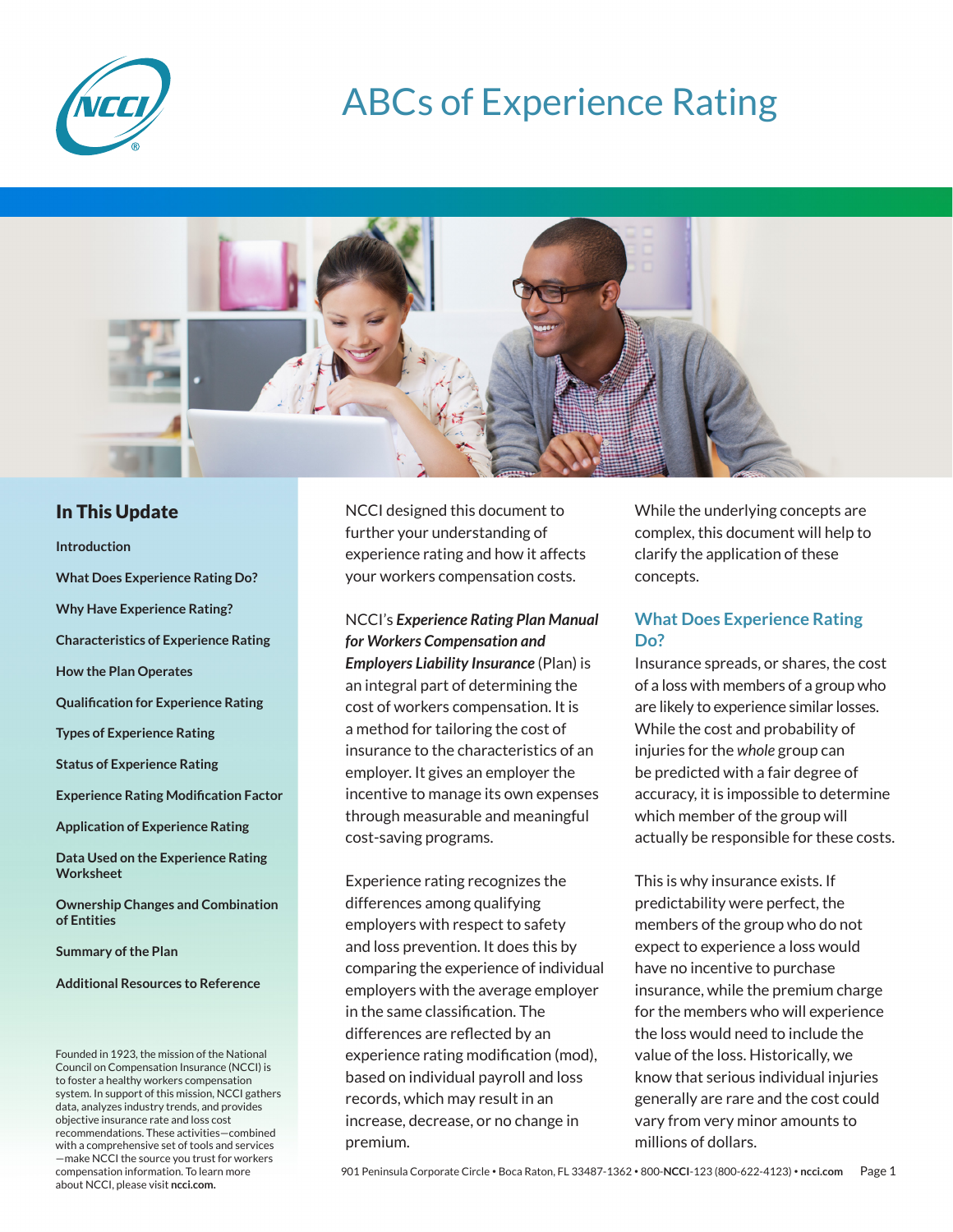The simplest rating method for workers compensation and employers liability insurance is "manual rating." Under manual rating, all employers are grouped according to their business operation or classification. The estimated losses of the group are added together, and an average cost is obtained. The rates determined for manual rating are averages reflecting the normal conditions found in each classification. An employer is assigned to a classification to ensure that the rates reflect the costs of all employers with similar characteristics. Although each classification contains "similar" employers, each individual employer in a class is different to some extent. Experience rating is designed to reflect these individual differences in loss potential.

If the rating system went no further than manual rating, insurance providers could seek employers with lower-than-expected costs and possibly avoid employers with higher-than-expected costs. To avoid this scenario, the rating system must be further refined. Experience rating is one such refinement.

In workers compensation experience rating, the actual payroll and loss data of the individual employer is analyzed over a period of time. Usually, the

latest available three years of data is compared to similarly grouped employers to calculate the mod.

In general, an employer with better-than-average loss experience receives a credit, while an employer with worse-than-average experience carries a debit mod.

The two primary benefits of experience rating are that it:

- Tailors the cost prediction and net premium cost to the individual employer more closely than does manual rating alone
- Provides added incentives for loss reduction that are absent from manual rating alone

# **Why Have Experience Rating?**

If workers compensation rates are designed to predict future losses, why use experience rating? How does experience rating benefit employers?

Experience rating represents a refinement in the premium determination process. It does so by comparing the industry average experience with an individual employer's own experience. It benefits employers by adjusting the premium cost, which is the best indicator of an individual employer's own potential for incurring losses. By using these sound insurance principles and an employer's own payroll and loss

data, the insurance premium will be appropriate for the coverage being provided.

Experience rating is not the only pricing tool available to insurance providers to determine the cost of workers compensation coverage.

Implicit in most employer-specific programs of experience rating is the prospect of both debits and credits. Since experience rating gives individual employers some influence over the premium they pay, it provides an incentive for employers to develop loss prevention as well as incentives to have the injured employees return to work as soon as reasonably possible. In this way, experience rating benefits employers by promoting occupational health and safety.

# **Characteristics of Experience Rating**

We have already mentioned the need to modify the premium based on manual rates, but what are the characteristics that the Plan recognizes?

## **Frequency vs. Severity**

A significant feature of experience rating is that it recognizes that the *cost*  of a specific accident is often left to chance and is statistically less predictable than the fact that the accident *occurred*.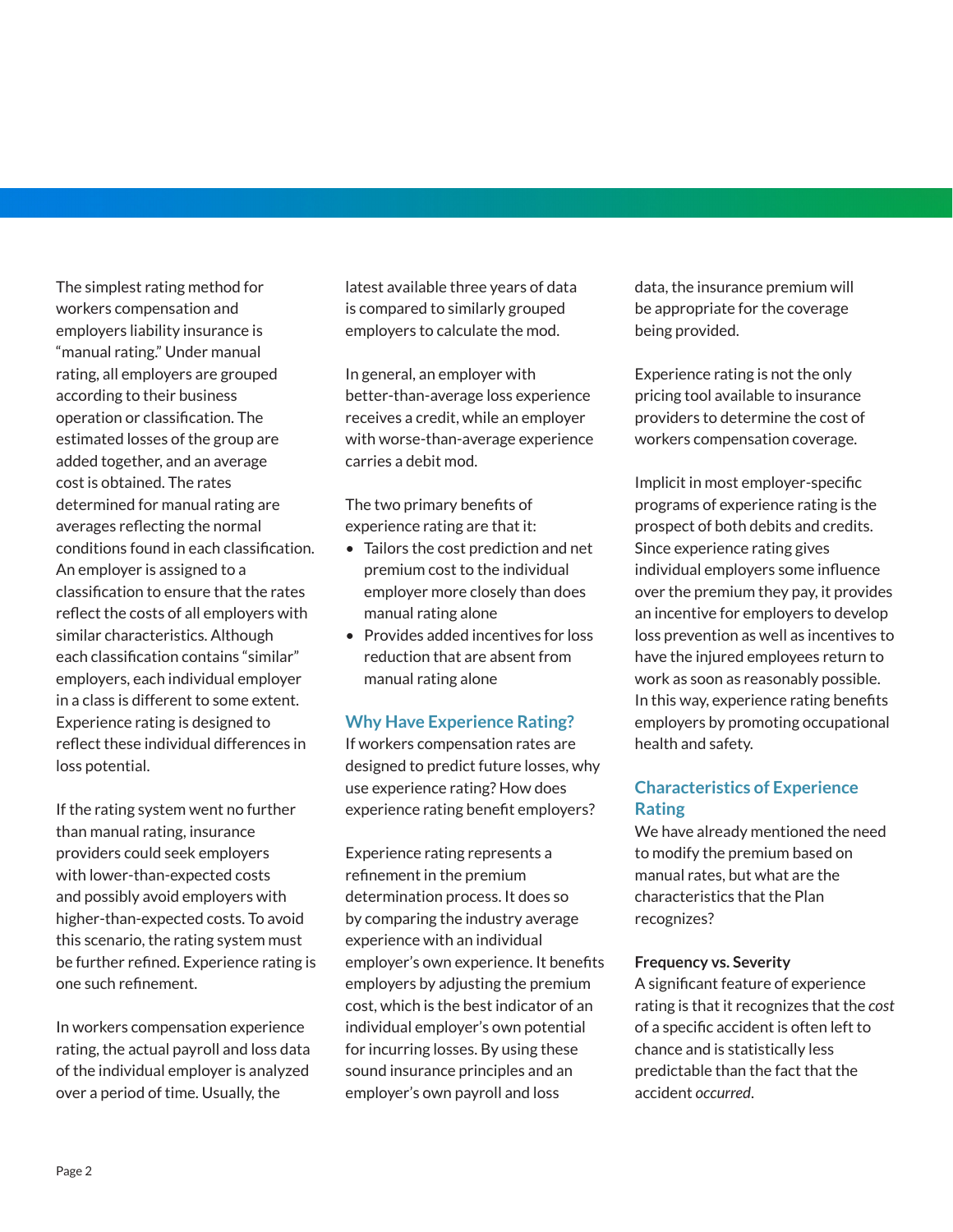For example, the survivor benefits for a young worker in their 20s leaving a spouse and three children would likely be considerably greater than the survivor benefits for a worker in their 50s leaving no dependents. The important fact is that the accident did occur, so *the Plan gives greater weight to accident frequency than to accident severity.*

This reliance on accident frequency also measures employer differences. For example, compare two similarly sized employers from the same classification:

- **Employer A**—1 loss totaling \$50,000
- **Employer B**—10 losses totaling \$50,000

Which employer would you expect to incur the higher workers compensation costs in the future? Statistically, Employer A—with the one large loss—is more stable, particularly when you consider that any one of the 10 small accidents of Employer B could incur higher costs than the \$50,000 amount, given the proper combination of circumstances. In other words, for two similar employers, the one with the higher frequency of losses will generally have higher future workers compensation costs.

The fact that an employer may have a small number of very costly injuries should not be ignored. The final measure must be a blend of both the occurrence and the *cost* of each injury.

The Plan recognizes and measures both accident frequency and severity. Although experience rating recognizes the severity of losses, very large losses are less likely to occur and are seen as more fortuitous than smaller losses. In fact, very large losses are so infrequent that including the entire portion of the loss beyond a certain level in the experience period reduces the predictive ability of the Plan. One very large loss does not imply a pattern of claim frequency. So, a state accident limitation caps each individual loss. The state accident limitation amount differs by state.

For example, let's use a state per claim accident limitation amount of \$250,000. **Exhibit A** shows that an individual loss of \$500,000 would be capped at \$250,000 for experience rating purposes. These limited losses that the Plan uses are *ratable losses*. The amount of loss above the state accident limitation is excluded from the calculation of the employer's mod and is a *nonratable loss*.

## **Exhibit A—Split Rating**

**Split Point**

A *split rating* approach is used to reflect both the frequency and severity of losses. The split point of individual ratable losses is approved as part of each state's rate or loss cost filing. Losses are split as follows:

- The amount of any ratable individual loss up to the split point (\$18,000 in most states) is known as *primary loss*, which reflects frequency
- The amount in excess of the split point is known as *excess loss*, which reflects severity
- For individual losses below the split point, the entire amount is primary loss and the excess loss is \$0

See how this concept is applied below in **Exhibit A**.

Under this split method, primary losses have a greater weight in the formula than excess losses. Because of this, primary losses have a greater impact on the mod. Although excess losses have less weight, they're still relevant, since total excess claim dollars can be high. The Plan includes an incentive for employers to reduce the frequency of losses, as well as an incentive to enable injured employees to return

| <b>Loss</b><br><b>Amount</b> | <b>State Per Claim</b><br><b>Accident Limitation</b> | <b>Primary Loss</b><br>(Frequency) | <b>Excess Loss</b><br>(Severity) |
|------------------------------|------------------------------------------------------|------------------------------------|----------------------------------|
| \$500,000                    | \$250,000                                            | \$18,000                           | \$232,000                        |
| \$100,000                    | \$250,000                                            | \$18,000                           | \$82,000                         |
| 5,000                        | \$250,000                                            | \$5,000                            | S                                |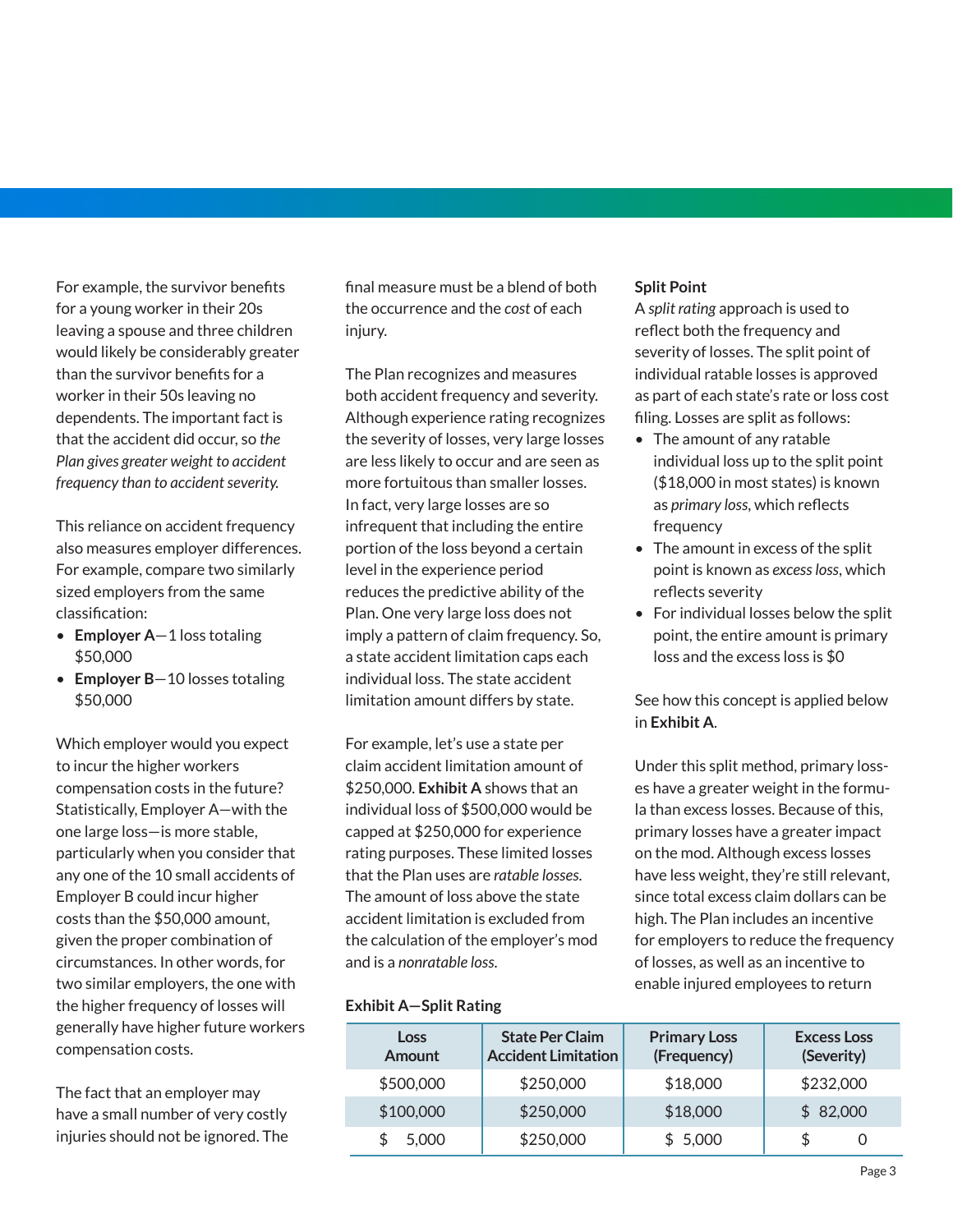to work as soon as reasonably possible. Involvement by the employer can reduce the severity of losses once they have occurred.

## **Weighing of Losses**

The weights assigned to primary or excess losses are calibrated to ensure that the mod best reflects the loss history of the individual employer relative to its classification.

These weights vary by size of employer. The larger an employer, the more its mod calculation is influenced by its own experience. By contrast, a small employer may be covered for years without a claim and then incur an injury where the cost exceeds the total premium paid many times over. An equitable Plan must recognize this fact and temper the debit due to such a loss, as well as the credit for having no losses.

For example, an employer with 10 small losses of \$5,000 each has a much larger primary loss total than an employer with a single loss of \$50,000, even though each would have a loss total of \$50,000. An employer with a single loss of \$50,000 has \$18,000 in primary losses, and the rest is excess. Because of the relative weightings, the 10-injury employer receives a much higher mod than the 1-injury employer, even though its total losses are the same.

#### **Medical-Only Claims**

Medical-only claims do not have as much of an impact on the mod because most states have approved the Experience Rating Adjustment (ERA), which limits the amount of such losses in the mod calculation. This ERA change to the formula decreases the incentive for employers to pay medical-only claims without reporting them to the insurance provider.

The mod calculation includes only 30% of the actual primary and excess portions of an individual medical-only claim. As a result, medical-only claims are reduced by 70%. This reflects the impact of medical-only claims more appropriately.

For example, consider a single medical-only claim of \$20,000. **Exhibit B** shows the primary portion of the loss is \$18,000, and the excess portion is \$2,000. After the adjustment, the primary portion of the loss included in the mod calculation is \$5,400 (30% x \$18,000), and the excess portion of this claim is \$600 (30% x \$2,000).

## **Exhibit B—Medical-Only Claim**

| <b>Loss</b> | Primary  | Ratable             | <b>Excess</b> | Ratable            |
|-------------|----------|---------------------|---------------|--------------------|
| Amount      | Loss     | <b>Primary Loss</b> | Loss          | <b>Excess Loss</b> |
| \$20,000    | \$18,000 | \$5,400             | \$2,000       | \$600              |

## **How the Plan Operates**

Experience rating is a *mandatory* plan that applies to all employers that meet a state's premium eligibility criteria for the Plan. NCCI computes mod calculations. As of this publication, **39** jurisdictions have approved and authorized the use of the Plan. The independent rating organizations in Minnesota, New York, and Wisconsin permit the combination with states that have approved the Plan for interstate experience rating. These three states participate in the Plan only if the employer has exposure in two or more participating states within the experience period.

The Plan applies in Indiana, Massachusetts, and North Carolina. However, the independent rating organizations in these three states are responsible for producing their own intrastate mods.

The Plan does not apply in California, Delaware, Michigan, New Jersey, or Pennsylvania. Nor does it apply in the four monopolistic states (North Dakota, Ohio, Washington, and Wyoming) that administer their own plans and rates.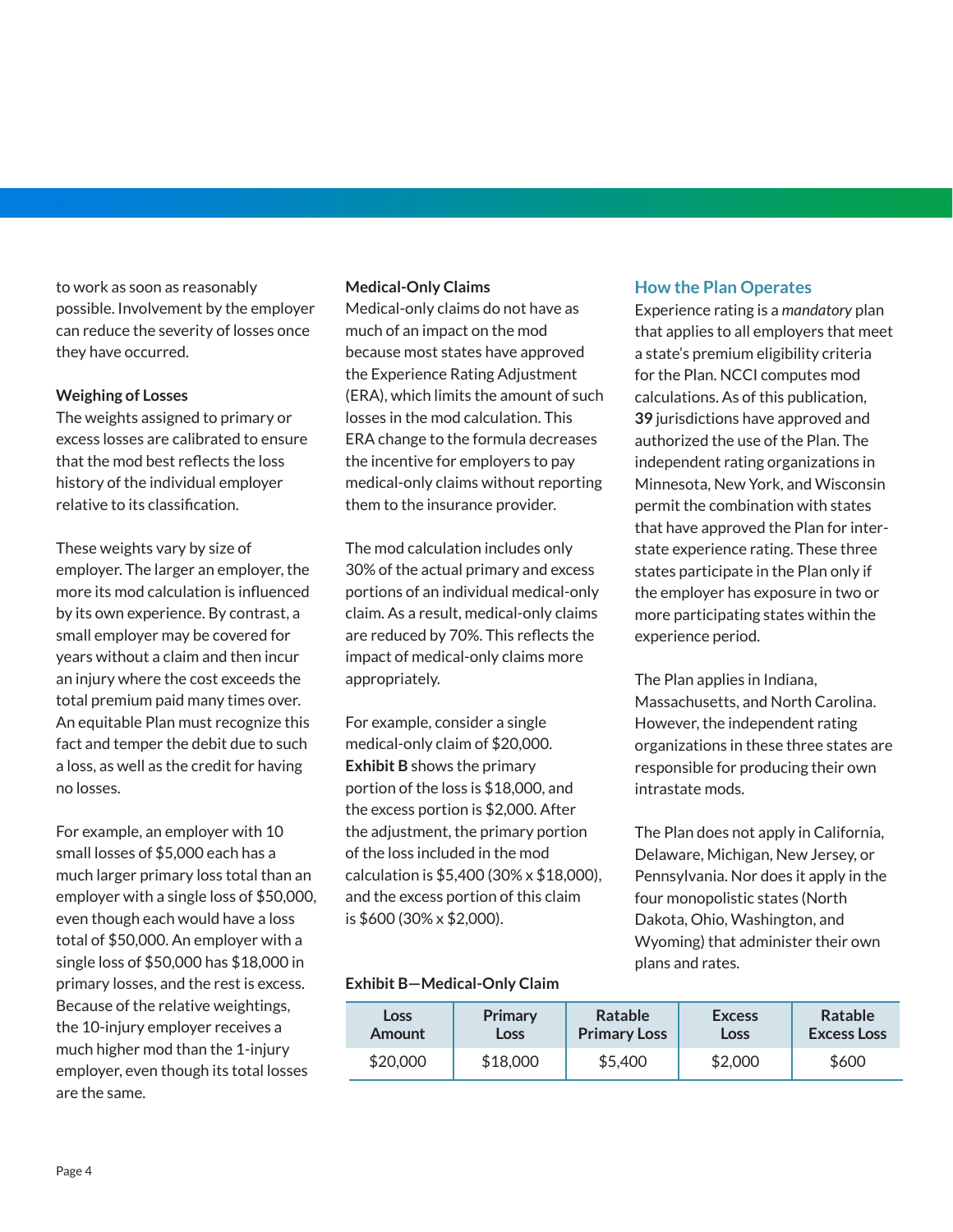An employer qualifies for a mod if the subject premium meets a premium eligibility point. (Eligibility criteria differ by state. Refer to the Plan for further details.) Because the mod is based on past payroll and loss experience, each employer is evaluated based on its own experience period.

An employer's *rating effective date*  determines the experience period. The experience period is generally based on three years of payroll and loss data but could range from containing less than 12 months of data up to the inclusion of 45 months of data. The amount of policy data used in the mod calculation may differ due to short-term policies, policies with different effective dates, or a new employer that qualifies to be experience-rated with policy data from its first policy.

*What is the rating effective date?* 

- It is the effective date of the mod and the earliest date the mod factor can be applied to the policy
- It is usually in effect for one year, but it could be as short as 3 months or as long as 15 months
- It determines what unit data will fit on the worksheet
- It determines when the worksheet will be produced

Data from each of an employer's policies is included in the experience period if the policy effective date is no less than 21 months before the rating effective date and no more than 57 months before the rating effective date. Since the mod is calculated during the term of the current policy—generally 60 to 90 days before the rating effective date—the current policy is not used in the calculation of the mod. Also, the insurance provider is not required to report data about the policy until 18 months after the policy inception date. This allows insurance providers time to value losses that may have occurred and to prepare and submit the required reports to NCCI. For a rating effective date of January 1, 2021, any policy with an effective date between 4/1/2016 (1/1/2021 less 57 months) and 4/1/2019 (1/1/2021 less 21 months) is included in the experience period.

**Exhibit C** illustrates the policies that are included in an employer's experience period for each January 1 rating effective date.

**Exhibit C—Experience Period**



An employer with a policy that renews on January 1, 2021, will generally have a mod that uses the loss experience that occurred during policies that were effective 1/1/2017–1/1/2018, 1/1/2018–1/1/2019, and 1/1/2019–1/1/2020.

Because loss data for the 2020 policy period is not yet valued by the insurance provider or reported to NCCI, it is not used when the 2021 mod is being calculated. The next renewal, on January 1, 2022, will use the 2020 payroll and loss experience, while dropping the oldest policy of the three-year period mentioned above.

This constant updating ensures a stable historical record for the individual employer, while also using the most recent available reflection of operating characteristics. In this way, meaningful changes in safety programs or improved technology can be reflected in the costs paid by an employer.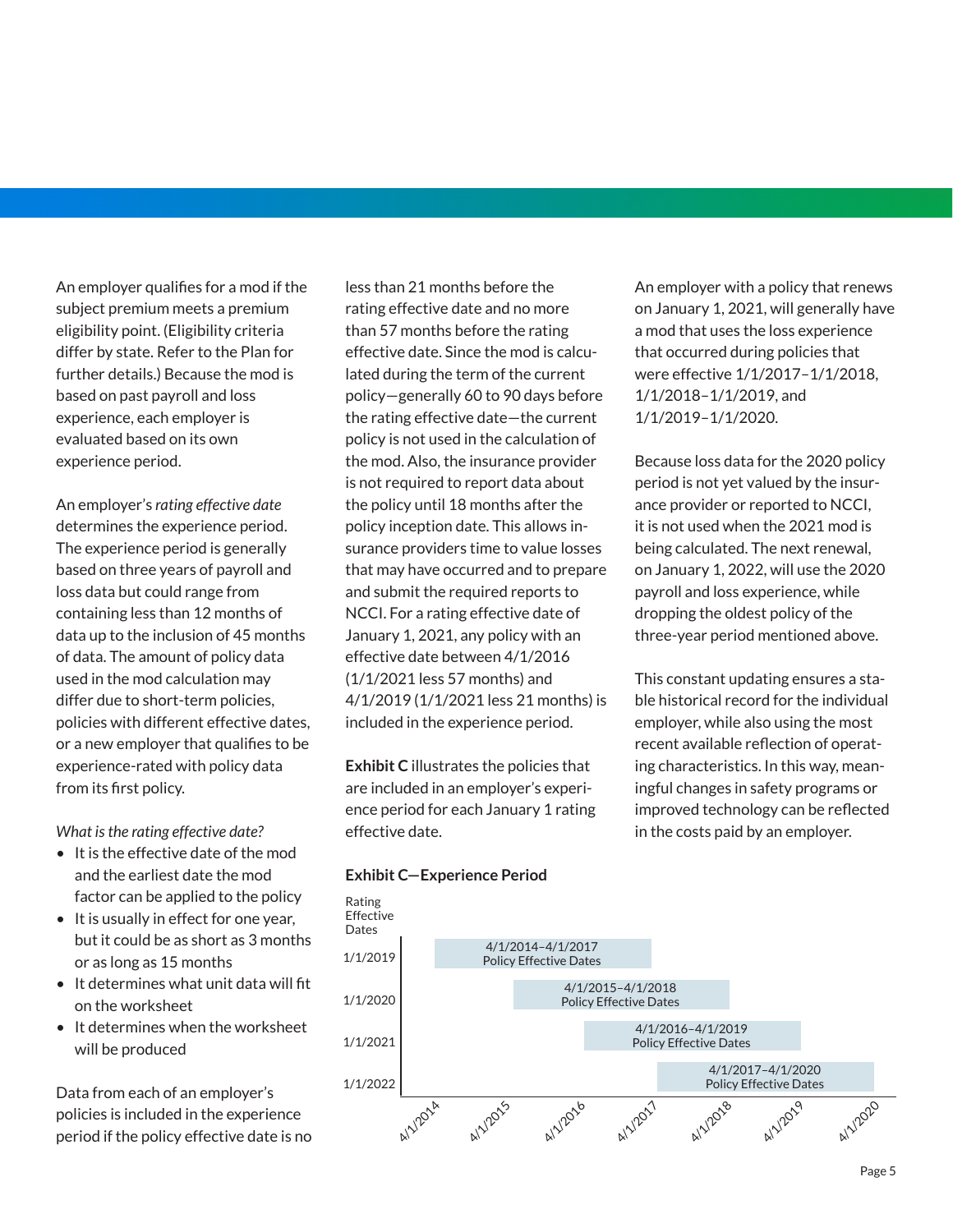qualifications, the Plan formula is applied and the rating organization (NCCI) publishes a credit or debit mod. Insurance providers in states participating in the interstate rating plan would apply the mod factor. Generally, it applies for one year, and a new mod is calculated for the next year (as long as eligibility requirements are met). A detailed explanation of the mod

Once the employer meets the

calculation is shown later in this document.

# **Qualification for Experience Rating**

According to the Plan, if an employer meets the eligibility requirements, then experience rating is mandatory. The eligibility requirements are established and approved on a state-by-state basis. To qualify, the employer must achieve the established premium threshold by one of two methods:

1. Have enough premium subject to experience rating in the most recent 24 months

#### **OR**

2. Achieve the established premium threshold on average over the entire experience period

## **Example**

A state requires \$12,000 in audited premium subject to experience rating in the most recent two years of the experience period **OR** an average of \$6,000 in the overall experience period. **Exhibit D** illustrates how the qualification requirement can be met for a 2021 mod.

#### **Intrastate Mod**

Take, for example, an employer that has exposure in Florida only. Florida participates in the Plan; therefore, if the employer meets the qualifications established, NCCI will develop and publish an *intrastate* mod for Florida.

## **Exhibit D—Qualification for Experience Rating**

| <b>Employer 1</b>                                              | <b>Employer 2</b>                                                           |
|----------------------------------------------------------------|-----------------------------------------------------------------------------|
| $2019 - $6,500$                                                | 2019-\$5,600                                                                |
| $2018 - $5,500$                                                | $2018 - $6,100$                                                             |
| $2017 - $4,500$                                                | $2017 - $6,300$                                                             |
| Qualification requirement met in the<br>most recent two years. | Qualification requirement met when<br>premium is averaged over three years. |

The premium qualification thresholds by state can be found in the Premium Eligibility table in the Plan.

If Employer 2 continues to have declining premium amounts in subsequent years, it may no longer qualify to be experience-rated. If this were to occur, NCCI would notify the insurance provider that the employer no longer qualifies to be experiencerated.

# **Types of Experience Rating**

NCCI develops two types of mods intrastate and interstate. An *intrastate* mod is issued when the employer has exposure in only one state that participates in the Plan. An *interstate*  mod is issued when the employer has exposure in two or more states that participate in the Plan.

If an employer has exposure in Florida and Pennsylvania (Pennsylvania does not participate in the Plan) and meets the qualifications in both states, NCCI will develop and publish an *intrastate* mod that includes the payroll and loss experience for Florida only. The Pennsylvania bureau will develop an *intrastate* mod that includes the payroll and loss experience for Pennsylvania only.

## **Interstate Mod**

If an employer has exposure in Florida and Minnesota (both states participate in the Plan), and meets the qualifications established for at least one of those states, NCCI will develop and publish an *interstate* mod for the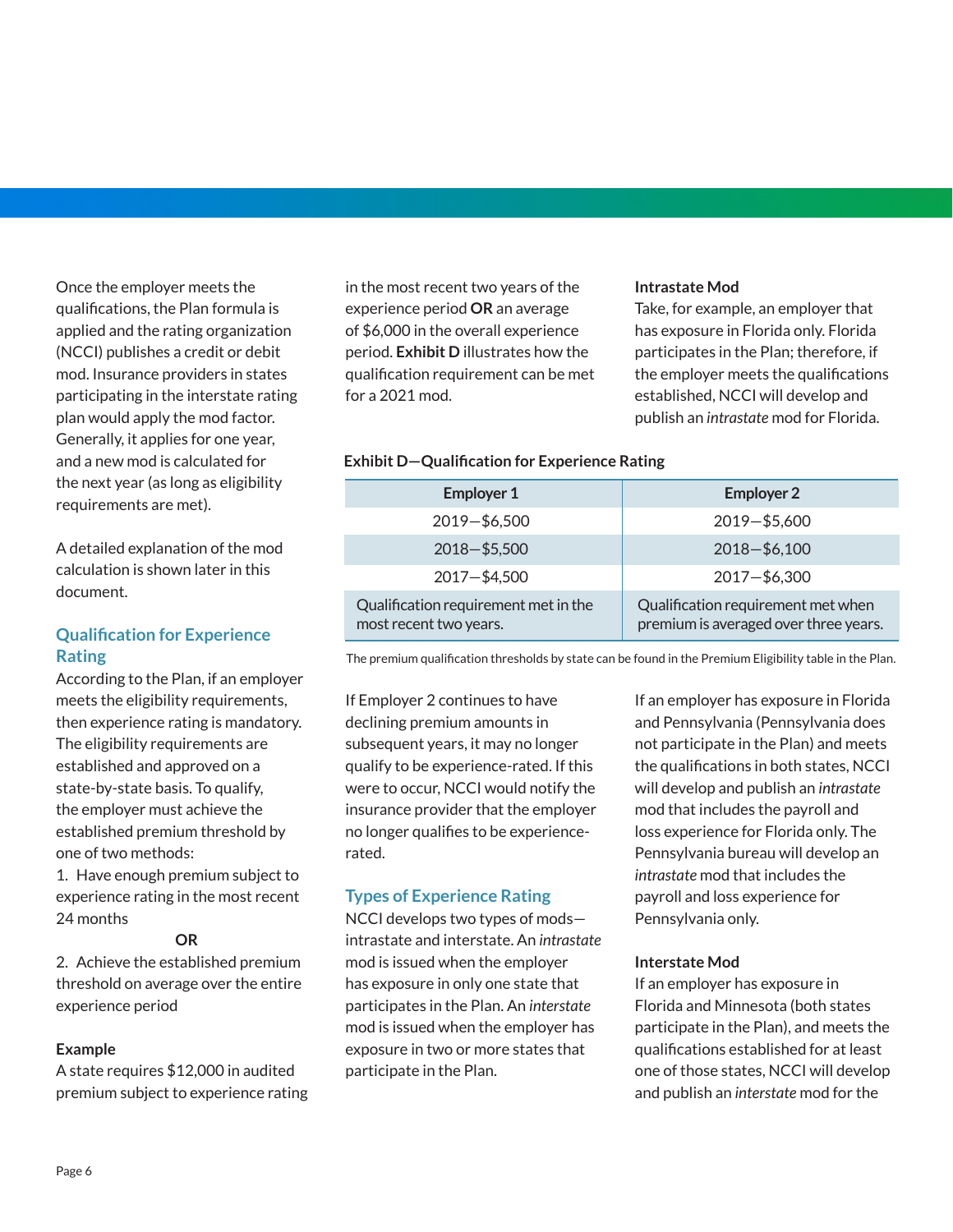employer. The mod will include payroll and loss experience from both Florida and Minnesota.

# **Status of Experience Rating**

The status of a mod is important because it is used to determine what state-approved rating values are being used in the calculation. There are three statuses:

- 1. Preliminary
- 2. Final
- 3. Contingent

If the status is *preliminary*, it means NCCI does not have the final approved rating values for the state(s). A mod will be calculated using the prior approved rating values. Once NCCI has received the state's final approved rating values, the mod will then be revised to indicate a status of *final.*

**Note:** NCCI cannot indicate that an interstate mod is in a *final* status until all of the states' final approved values are used in the calculation. Using the previous interstate example, if Florida and Minnesota are both being calculated, and NCCI has Florida's final approved rating values but not Minnesota's, the interstate mod will have a status of *preliminary* until NCCI receives the Minnesota final approved rating values for use. The worksheet will identify which states are outstanding.



Lastly, another status used is *contingent*. A *contingent* mod is issued when NCCI is expecting audited payroll and/or loss information but has not received the information from the insurance provider by the time the mod is produced. Once NCCI receives the audited payroll and/or loss information, the mod will be revised to add the newly received experience data.

# **Experience Rating Modification Factor**

The mod applied to an employer's policy is either a unity (1.00) factor, a credit mod, or a debit mod.

An employer will receive a unity factor against the premium if any of the following apply:

- It does not meet eligibility requirements for experience rating
- It does not meet the minimum data requirements
- It is a new business with no data available for production of a mod
- It qualifies for experience rating, and the calculation results in a 1.00 mod
- Data could not be provided as a result of an ownership change

A credit mod is a mod lower than 1.00. If an employer runs a safe workplace, which includes implementing safety programs, the employer will be in a better position to receive a credit mod factor against its premium.

A debit mod is a mod higher than 1.00. If an employer receives a debit mod factor against its premium, it may benefit from a review of its workplace safety programs.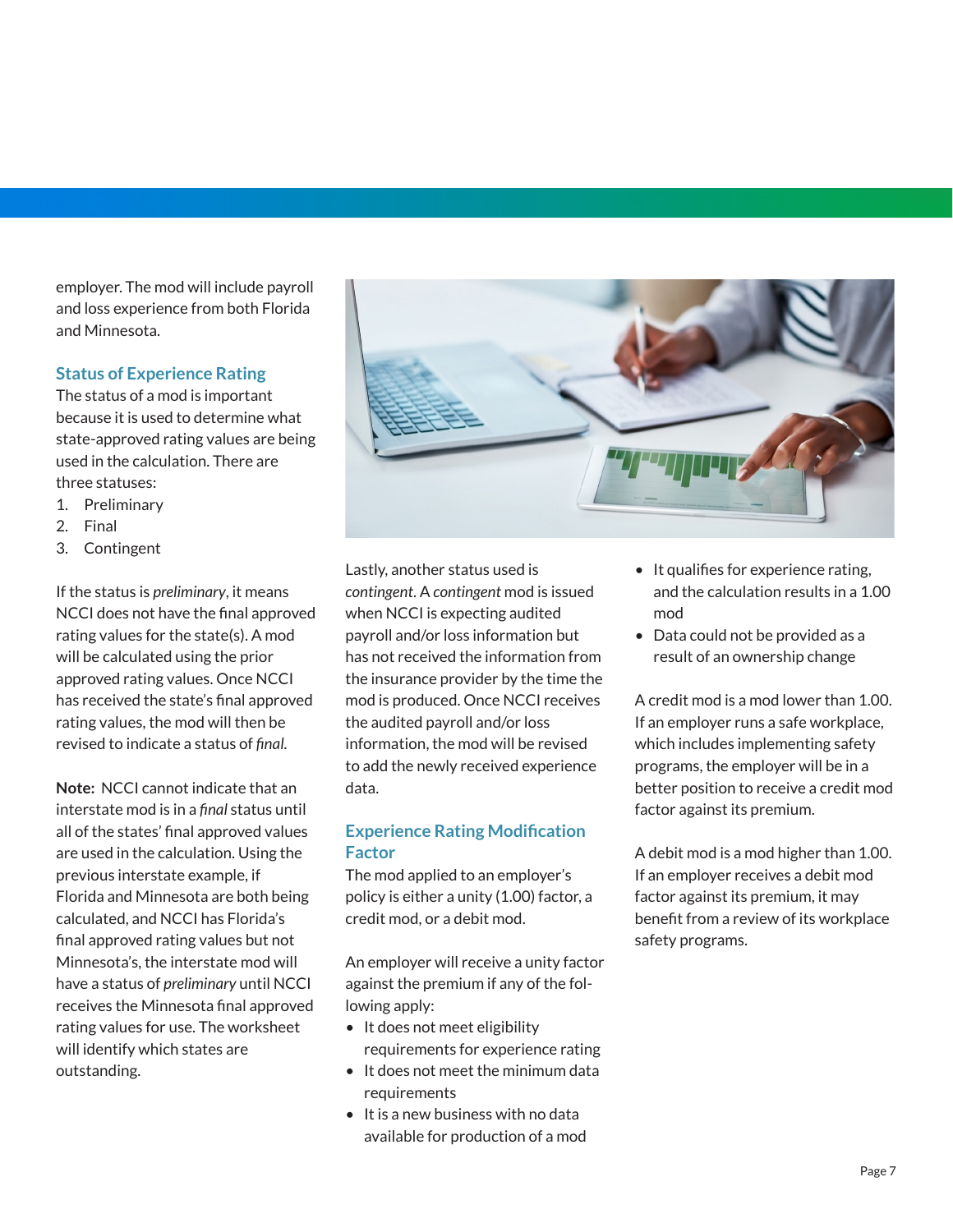## **Application of Experience Rating**

**Exhibit E** illustrates the impact that various mod factors can have on the modified premium. In these examples, the premium prior to the application of the mod is \$100,000.

Now let's examine a more detailed example illustrating how both the rates and the mod impact the premium determination process. The information displayed in **Exhibit F** is for a single roofing company with employees in two classifications. The rate, which is approved by the state for each classification, is applied per \$100 of payroll. The roofing rate is higher than the clerical rate because it has a greater potential for injuries. Each \$100 of payroll is multiplied by the rate to arrive at the premium for each classification. Summing the premium for these two classifications yields the initial total premium. The mod is then applied to arrive at the modified premium.

#### **Exhibit E—Application of Experience Rating**

| <b>Premium</b> |   | <b>Mod Factor</b> |     | <b>Modified Premium</b> |
|----------------|---|-------------------|-----|-------------------------|
| \$100,000      | x | 0.75              | $=$ | \$75,000                |
| \$100,000      | X | 1.OO              |     | \$100,000               |
| \$100,000      | x | 1.25              |     | \$125,000               |

#### **Exhibit F—Application of Experience Rating**

| <b>Classification</b> | Payroll   | Divided by 100 | Rate per \$100<br>of Payroll | Premium   |
|-----------------------|-----------|----------------|------------------------------|-----------|
| Clerical              | \$70,000  | 700            | \$0.75                       | 525       |
| Roofer                | \$200,000 | 2,000          | \$63.17                      | \$126,340 |

| <b>Total Premium</b>    | $= $126,865$ |
|-------------------------|--------------|
| <b>Mod Factor</b>       | $= 1.25$     |
| <b>Modified Premium</b> | $= $158,581$ |

# **Data Used on the Experience Rating Worksheet**

The payroll and claim/loss information used to calculate the mod comes from unit statistical reports. Insurance providers are required to file a unit report with NCCI for each policy they issue in accordance with NCCI's *Statistical Plan for Workers Compensation and Employers Liability Insurance*. Other factors or rates on the worksheet are actuarially derived and are updated with each change in rates approved on a state-by-state basis.

The **first step** in the experience rating process is to transfer the payroll and loss information from the unit report to the *Experience Rating Worksheet*. Let's take a look at an NCCI *Experience Rating Worksheet* for "Any Insured" in **Exhibits G** and **H**. For a more in-depth understanding of the worksheet, view [How to Understand](https://www.ncci.com/LearningCenter/Pages/LC_Webinar_Understand_ExpRating_Worksheet.aspx)  [Your Experience Rating Worksheet—](https://www.ncci.com/LearningCenter/Pages/LC_Webinar_Understand_ExpRating_Worksheet.aspx) [Webinar on Demand](https://www.ncci.com/LearningCenter/Pages/LC_Webinar_Understand_ExpRating_Worksheet.aspx) on **ncci.com.**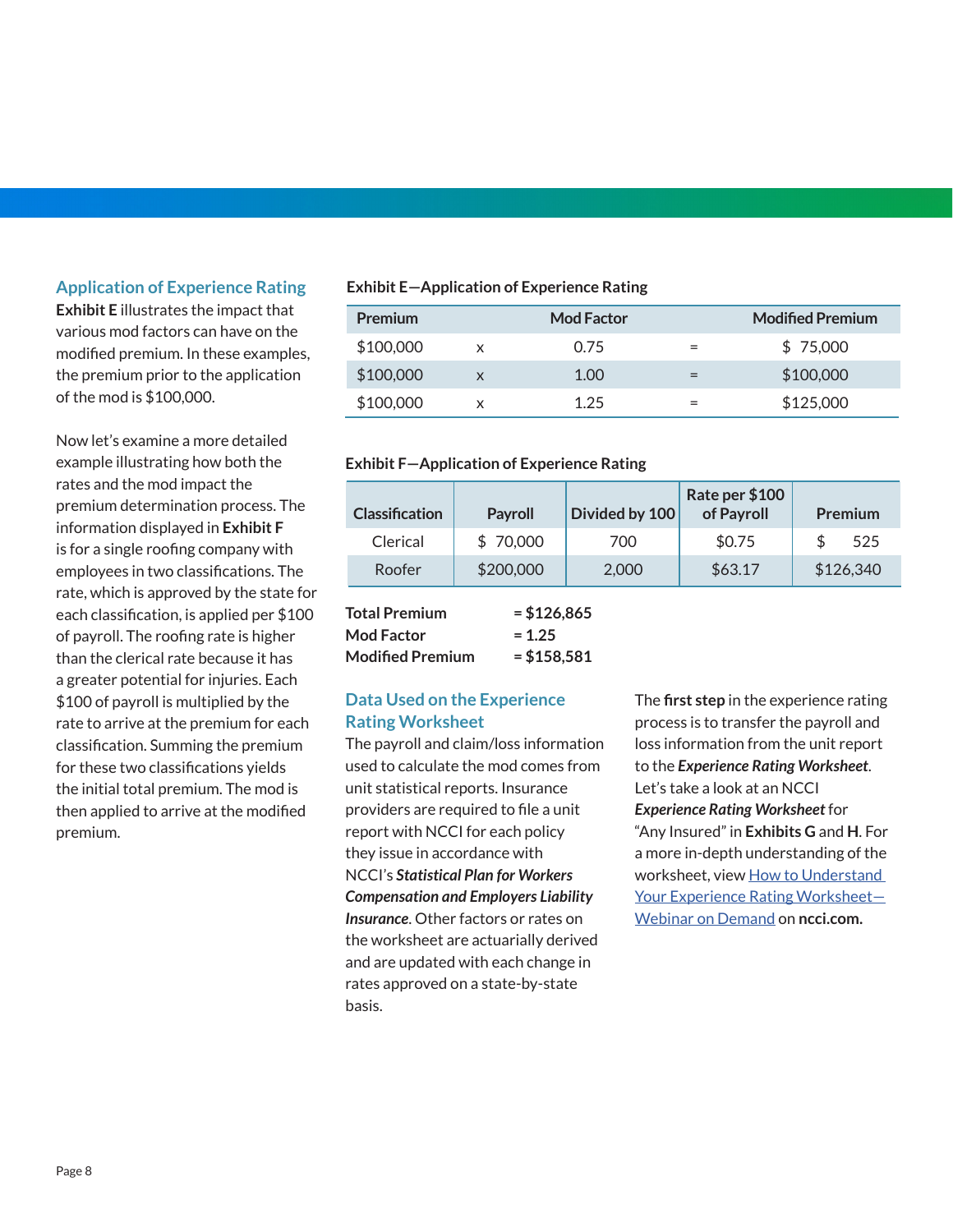

## **Risk Information**

The top section of **Exhibit G** contains the basic identifying information, such as the:

- **(1)** Name of the employer
- **(2)** State where employer is located
- **(3)** Risk Identification Number
- **(4)** When the mod was calculated
- **(5)** The date the mod can be applied to the policy
- **(6)** Payroll (exposure)
- **(7)** Classification code
- **(8)** Expected Loss Rate (ELR)
- **(9)** Expected Losses
- **(10)** Discount Ratio (D-Ratio)
- **(11)** Expected *Primary* Losses

#### **Expected Losses**

The ELR **(8)** is the Expected Loss Rate. It is the amount of expected losses for the classification for each \$100 of payroll. Therefore, to obtain the expected losses, multiply the ELR by the payroll divided by \$100.

Taking the first line of the worksheet as an example, with an ELR of **3.50** and payroll of **\$250,000**, the calculation is **3.50 x (\$250,000 ÷ 100) = \$8,750**. The **\$8,750** is entered in the Expected Losses column **(9)**.

The D-Ratio **(10)** is the Discount Ratio. It represents the portion of the expected losses that are expected *primary* losses **(11)**. Multiply the expected losses by the D-Ratio to get the expected *primary* losses. The calculation is **\$8,750 x 0.27 = \$2,363**.

#### **Claim Information**

On the right-hand side is the reported claim information for each policy. Note that each loss is not directly attributable to the payroll information on the corresponding line. The claim data column **(12)** indicates claim numbers for losses more than \$2,000. Individual claims of \$2,000 or less may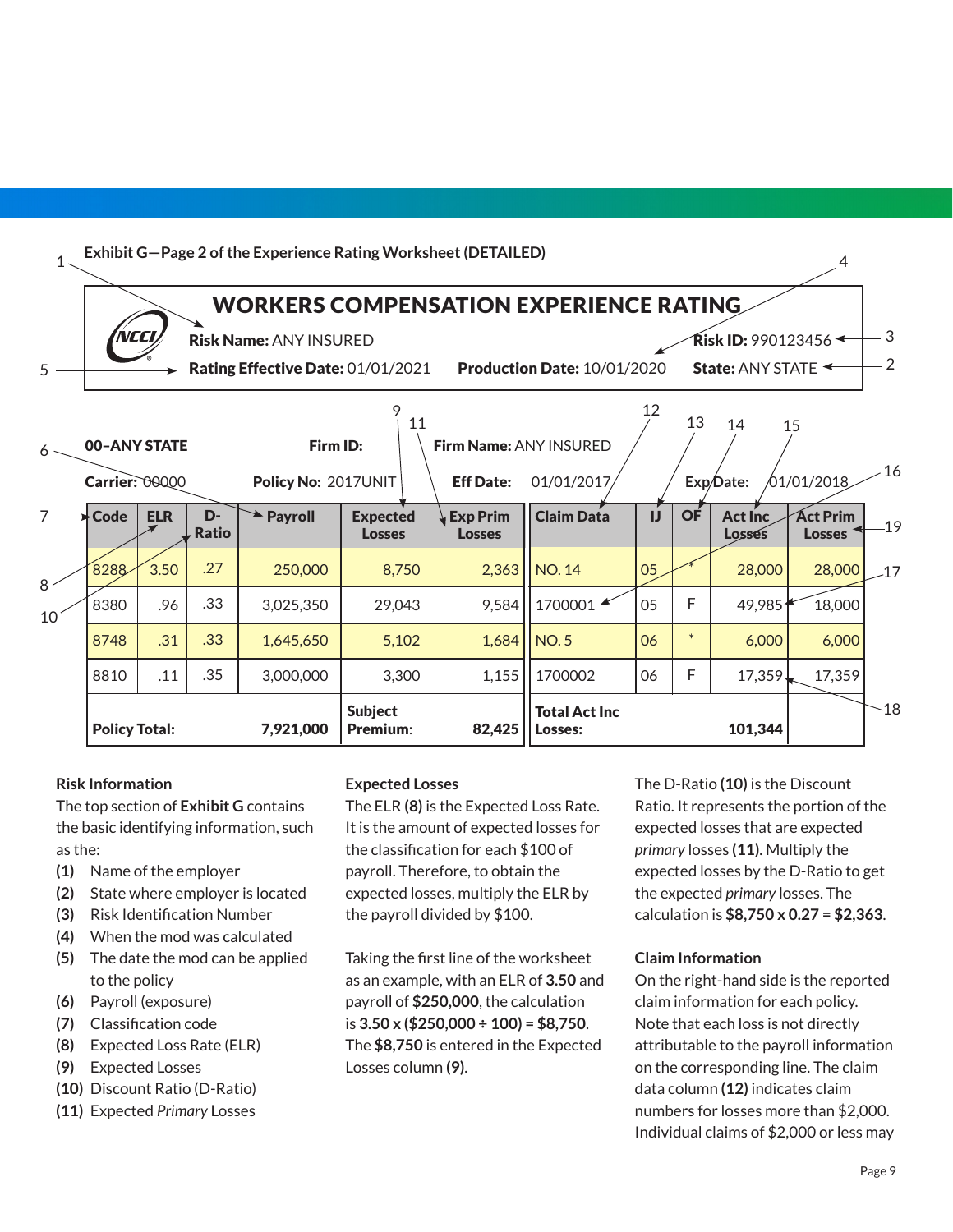be grouped together by injury type **(13)**. The number of claims grouped will be indicated in the claim data column **(12)** by "NO." In addition, there is an indicator that shows whether the claim is open (O) or final/closed (F) **(14)** and the actual incurred loss amounts **(15)**.

Note that in transferring the losses from the unit report to the *Experience Rating Worksheet*, the indemnity and medical amounts are combined because we are only concerned with the total amount of the claim.

For example, claim number **1700001 (16)** has an indemnity cost of \$9,000 and a medical cost of \$40,985 for a total of **\$49,985 (17)**. Medical-only claims (Injury Type 6) are reduced by 70%. The reduced losses are shown in the summary only; the claim detail shows the entire actual amounts **(18)**.

The **second step** is to separate the actual losses into primary and excess components. The actual primary losses are shown in the last column **(19)**. For losses less than \$18,000, the whole

amount is taken as the primary value. For losses greater than \$18,000, only the first \$18,000 is primary.

Looking at the summary page (**Exhibit H**), the loss amounts used in the calculation are total losses of **\$100,569 (20)** and primary losses of **\$68,584 (21)**. By subtracting the primary from the total losses, we obtain excess losses of **\$31,985 (22)**.

## **Exhibit H—Page 1 of the Experience Rating Worksheet (SUMMARY)**

|                          |     |  |                                    |                                    |                               | <b>Risk Name: ANY INSURED</b><br>Rating Effective Date: 01/01/2021 |                                  |                             |                                           |                                 | <b>WORKERS COMPENSATION EXPERIENCE RATING</b><br><b>Production Date: 10/01/2020</b> |                       |                                               | <b>State: ANY STATE</b>      | <b>Risk ID: 990123456</b>     |                                  |                                      |  |
|--------------------------|-----|--|------------------------------------|------------------------------------|-------------------------------|--------------------------------------------------------------------|----------------------------------|-----------------------------|-------------------------------------------|---------------------------------|-------------------------------------------------------------------------------------|-----------------------|-----------------------------------------------|------------------------------|-------------------------------|----------------------------------|--------------------------------------|--|
| <b>State</b>             | Wt  |  | <b>Exp Excess</b><br><b>Losses</b> |                                    |                               |                                                                    | <b>Expected</b><br><b>Losses</b> |                             | <b>Exp Prim</b><br><b>Losses</b>          |                                 | <b>Act Exc Losses</b>                                                               |                       | <b>Ballast</b>                                | <b>Act Inc Losses</b>        |                               | <b>Act Prim</b><br><b>Losses</b> |                                      |  |
| <b>ANY</b>               |     |  | .14                                |                                    | 120,018                       |                                                                    | 176,190                          |                             | 56,172                                    |                                 | 31,985                                                                              | 47,400                |                                               | 130,920                      |                               |                                  | 98,935                               |  |
| (A)<br><b>Wt</b>         | (B) |  |                                    | (C) Exp Excess<br>Losses $(D - E)$ | (D) Expected<br><b>Losses</b> |                                                                    | (E) Exp Prim<br><b>Losses</b>    |                             |                                           | (F) Act Exc<br>Losses $(H - I)$ | (G) Ballast                                                                         |                       |                                               | (H) Act Inc<br><b>Losses</b> | (I) Act Prim<br><b>Losses</b> |                                  |                                      |  |
| .14                      |     |  |                                    | 120,018                            |                               | 176,190                                                            |                                  | 56,172                      |                                           | 31,985                          |                                                                                     | 47,400                |                                               | 100,569                      |                               |                                  | 68,584                               |  |
| 26                       |     |  |                                    | 23                                 |                               | 25                                                                 |                                  | 24                          |                                           | 22                              |                                                                                     | 28                    |                                               | 20                           |                               |                                  | 21                                   |  |
|                          |     |  |                                    |                                    | <b>Primary Losses</b>         |                                                                    |                                  | <b>Stabilizing Value</b>    |                                           |                                 |                                                                                     | <b>Ratable Excess</b> |                                               |                              | <b>Totals</b>                 |                                  |                                      |  |
| Actual<br>Expected       |     |  |                                    | (1)<br>68,584                      |                               |                                                                    |                                  |                             | $C^*(1 - A) + G$<br>$\rightarrow$ 150,615 |                                 |                                                                                     |                       | $(A) * (F)$<br>4,478<br>$(A) * (C)$<br>16,803 |                              | (J)                           |                                  | $223,677$ $\triangleleft$<br>223,590 |  |
|                          |     |  |                                    | $\sqrt{2}$<br>56,172               |                               |                                                                    |                                  | $C^*(1 - A) + G$<br>150,615 |                                           |                                 |                                                                                     | (K)                   |                                               |                              |                               |                                  |                                      |  |
|                          |     |  |                                    | <b>ARAP</b>                        |                               |                                                                    | <b>FLARAP</b>                    |                             |                                           | <b>SARAP</b>                    |                                                                                     | <b>MAARAP</b>         |                                               |                              | <b>Exp Mod</b>                |                                  |                                      |  |
| $34 \rightarrow$ Factors |     |  |                                    | 1.00                               |                               |                                                                    |                                  |                             |                                           |                                 |                                                                                     |                       |                                               | (J) / (K)                    | 1.00                          |                                  |                                      |  |
|                          |     |  |                                    |                                    |                               |                                                                    |                                  |                             |                                           |                                 | 30                                                                                  |                       |                                               | 29                           |                               |                                  |                                      |  |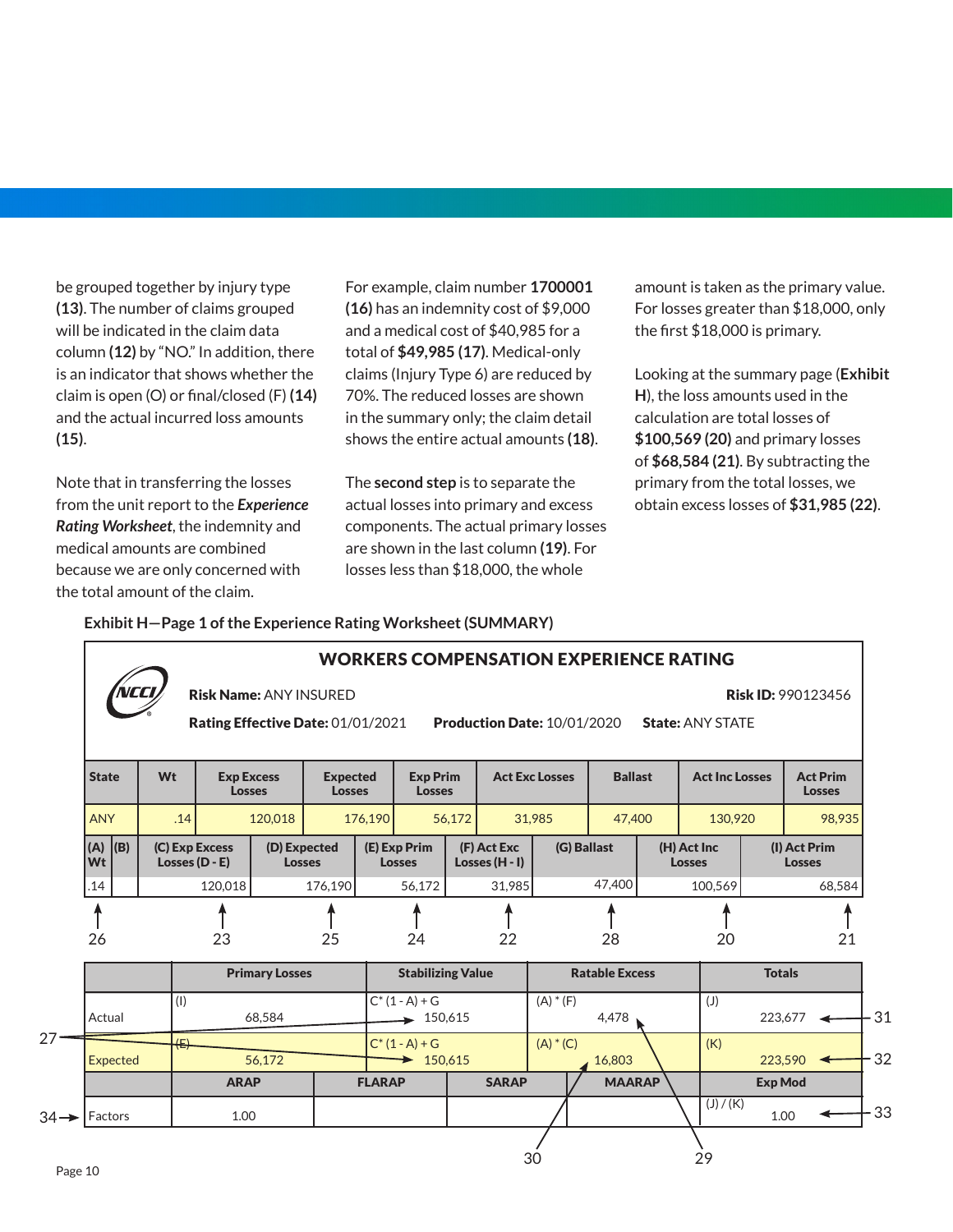Now with the primary and excess losses determined, the **third step** is to calculate the expected losses for the employer. The actual losses will be compared with the expected losses to determine whether a credit (decrease) or debit (increase) mod is in order.

After totaling the expected losses, the expected *excess* losses **(23)** are obtained by subtracting the total expected *primary* losses **(24)** from the total expected losses **(25)**. The calculation is **\$176,190 – \$56,172 = \$120,018**.

## **Mod Factor**

The **final step** is to calculate the mod. The term "ballast" is defined as something that gives stability, such as heavy material in the hold of a ship to keep it from shifting too far one way or the other. Similarly, the ballast factor in the experience rating formula helps prevent the mod from shifting too far above or below unity. It is a stabilizing element designed to limit the impact of any single loss on the mod. It is added to both the actual *primary* losses and the expected *primary* losses as part of the Stabilizing Value. The ballast value increases as expected losses increase.

The "Wt" factor **(26)** is the weight given to the excess losses. "Wt" is a small percentage for small employers and increases with the size of the employer. The complement of

"Wt" or "1 – Wt" is assigned to the expected *excess* losses to produce another part of the Stabilizing Value.

The Stabilizing Value **(27)** is calculated by multiplying the expected *excess*  losses **(23)** by **(1 – Wt)**, then adding the ballast value **(28)**. The calculation is **\$120,018 x (1 – 0.14) + 47,400 = \$150,615**. The weighted ratable excess losses entering the formula are obtained by multiplying the excess by the "Wt" value: **(29)** Weighted Actual Excess = **\$31,985 x 0.14 = \$4,478 (30)** Weighted Expected Excess = **\$120,018 x 0.14 = \$16,803**

Adjusted actual losses (the numerator of the fraction) used in the calculation are obtained by adding across and are equal in this case to **\$223,677 (31)**. The adjusted expected losses are **\$223,590 (32)**.

The mod **(33)** is derived by dividing adjusted actual losses by the adjusted expected losses, or **\$223,677 ÷ \$223,590 = 1.00**. This **1.00** is applied to the employer's manual premium at the policy's renewal, effective January 1, 2021.

NCCI sends notification of mod completion for each employer to the insurance provider on file and, in some states, to the employer. The mod and worksheet are also made available on *Riskworkstation™*.

#### **Additional Factors**

The last row of the summary page **(34)** may include some or all of these additional factors: Assigned Risk Adjustment Program (ARAP), Florida Assigned Risk Adjustment Program (FLARAP), Simplified Assigned Risk Adjustment Program (SARAP), and Massachusetts All Risk Adjustment Program (MAARAP). These factors are calculated using the same data used in the mod calculation and are filed and approved programs. Most surcharge factors are applied to assigned risk policies and are only for those employers with a debit mod.

# **Ownership Changes and Combination of Entities**

Another component that may affect the mod is a change in the ownership of an individual employer. When a change in ownership occurs, the employer must notify the insurance provider in writing within 90 days of the date of the change. This can be done by submitting a signed Request for Ownership Information—ERM-14 Form or information in narrative form on the employer's letterhead signed by an officer of the business. Upon receipt of this information, the insurance provider will forward it to NCCI. To submit ownership information to NCCI, visit [our website](https://www.ncci.com/Articles/Pages/UW_ERM14_Form.aspx) for more information.